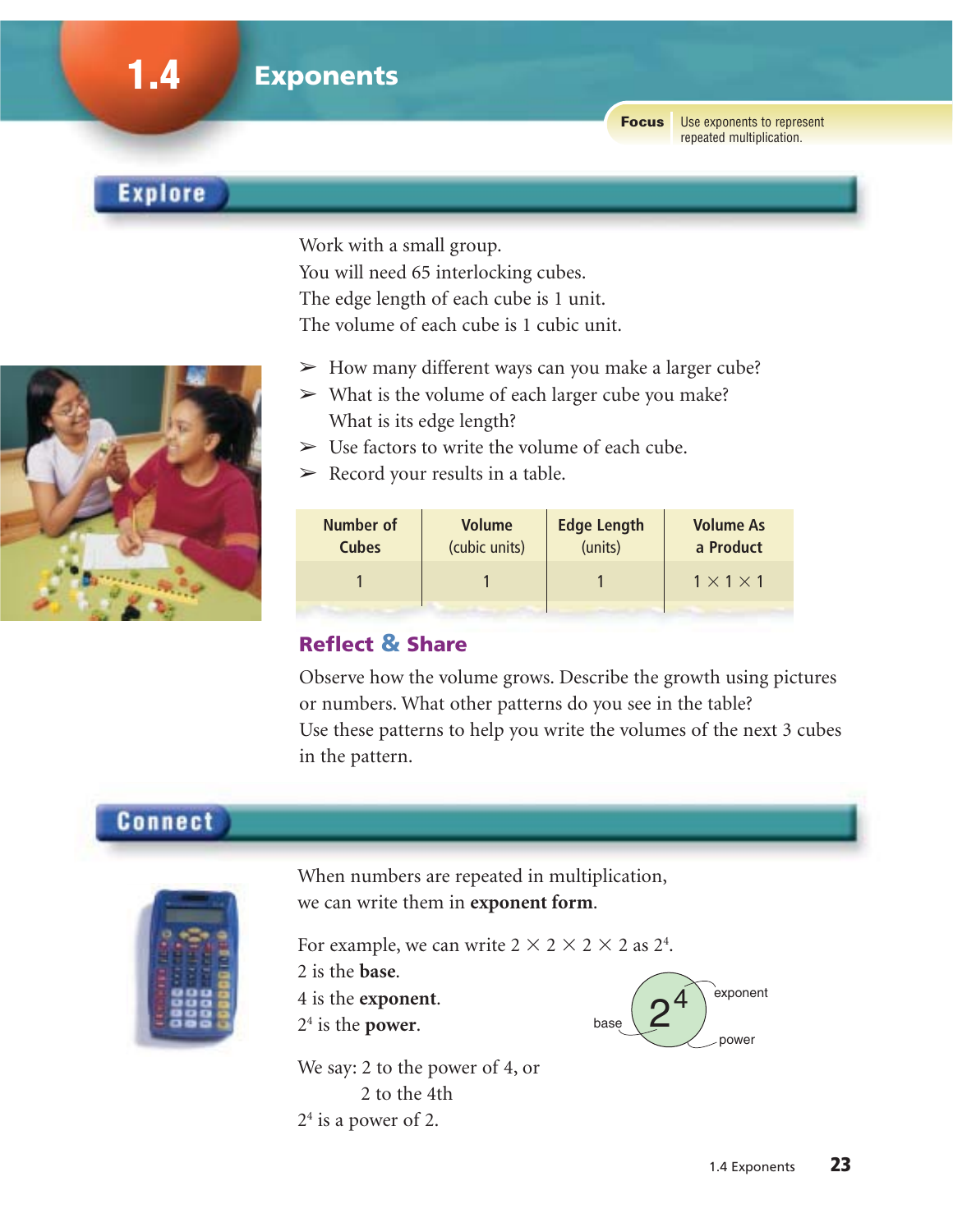Exponent | Power 1  $2^1 = 2$ 2  $2^2 = 4$ 3  $2^3 = 8$ 4  $2^4 = 16$ 5  $2^5 = 32$ 4 8 12 16 20 24 28 32 0 12345 **Power Exponent**

If we graph the power against the exponent, we see how quickly the power gets very large.

Square numbers and cube numbers are special powers.

➢ A power with exponent 2 is a **square number**. The area of a square is side length  $\times$  side length. This square has side length 4 cm.

```
Area = 4 \text{ cm} \times 4 \text{ cm}
```

```
= 16 cm<sup>2</sup>
```
Here are 3 ways to write 16: Standard form: 16 Expanded form:  $4 \times 4$ Exponent form:  $4<sup>2</sup>$  $4<sup>2</sup>$  is a power of 4. 16 is called a **perfect square**.





➢ A power with exponent 3 is a **cube number**. The volume of a cube is edge length  $\times$  edge length  $\times$  edge length. This cube has edge length 4 cm. 4 cm

Volume =  $4 \text{ cm} \times 4 \text{ cm} \times 4 \text{ cm}$  $= 64$  cm<sup>3</sup>

Here are 3 ways to write 64: Standard form: 64 Expanded form:  $4 \times 4 \times 4$ Exponent form: 43  $4<sup>3</sup>$  is a power of 4. 64 is called a **perfect cube**.

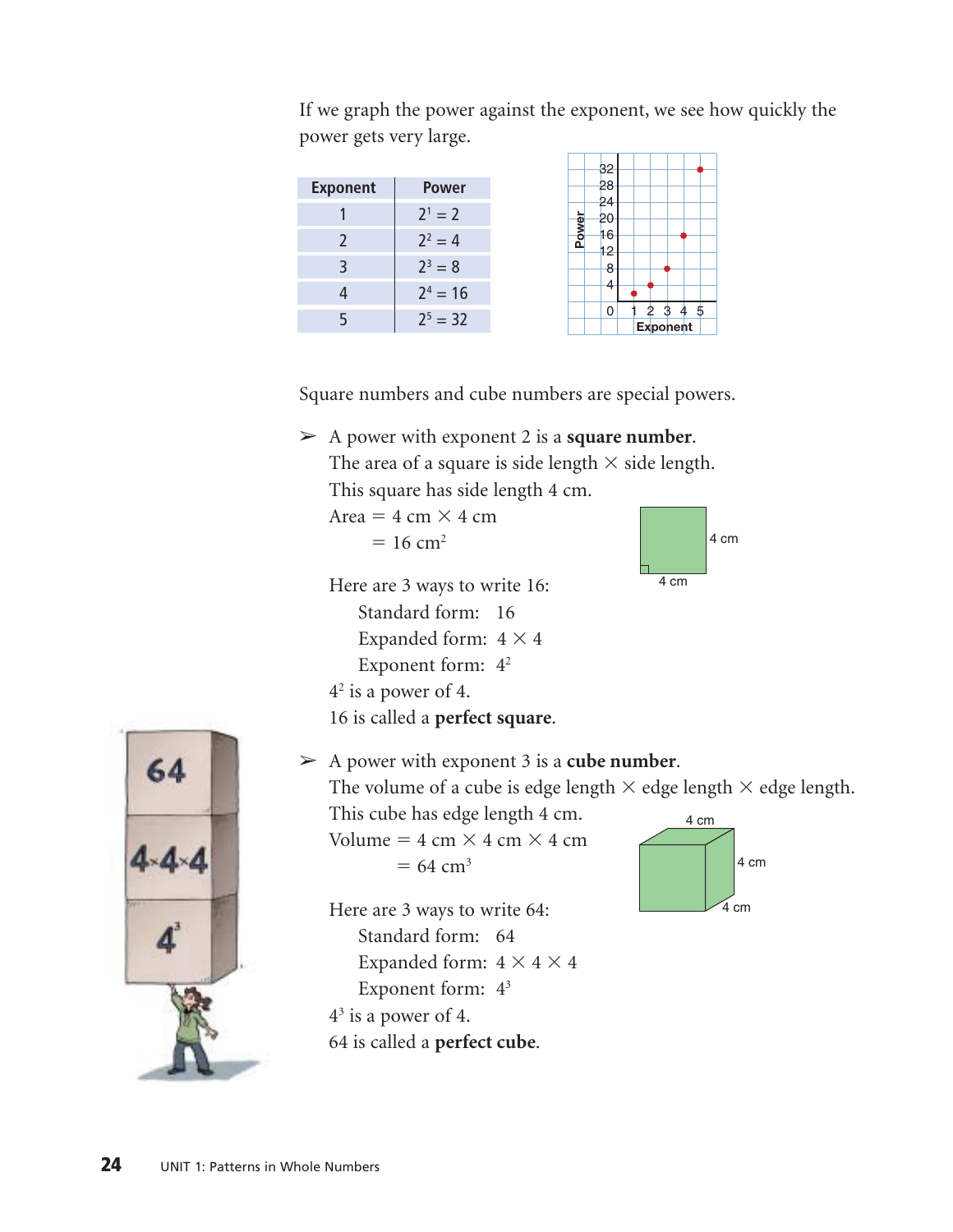| <b>Example 1</b> | Write in exponent form.<br>a) $6 \times 6$<br><b>b</b> ) $5 \times 5 \times 5$ <b>c</b> ) 32                                                 |
|------------------|----------------------------------------------------------------------------------------------------------------------------------------------|
|                  |                                                                                                                                              |
| <b>Solution</b>  | <b>a)</b> $6 \times 6 = 6^2$<br><b>b)</b> $5 \times 5 \times 5 = 5^3$<br>c) $32 = 2 \times 2 \times 2 \times 2 \times 2 = 2^5$               |
|                  |                                                                                                                                              |
|                  |                                                                                                                                              |
| <b>Example 2</b> |                                                                                                                                              |
|                  | Write in expanded form and standard form.<br>a) $3^5$<br><b>b</b> ) $7^4$                                                                    |
|                  |                                                                                                                                              |
| <b>Solution</b>  | 3 <sup>5</sup><br>7 <sup>4</sup><br>$\mathbf{b}$<br>a)                                                                                       |
|                  | $= 3 \times 3 \times 3 \times 3 \times 3$ $= 7 \times 7 \times 7 \times 7$<br>$= 243$<br>$= 2401$                                            |
|                  |                                                                                                                                              |
|                  |                                                                                                                                              |
|                  | A calculator can be used to simplify a power such as $35$ .                                                                                  |
|                  | For a scientific calculator, the keystrokes are:                                                                                             |
|                  | 5 <br>ENTER   or $[3   y^x] [5]$<br>$[ENTER]$ to display 243<br>3                                                                            |
|                  | For a non-scientific calculator, use repeated multiplication.                                                                                |
|                  | The keystrokes are:                                                                                                                          |
|                  | 3<br>$=$<br>$=$<br>to display 243<br>$=$                                                                                                     |
|                  |                                                                                                                                              |
|                  |                                                                                                                                              |
| <b>Practice</b>  |                                                                                                                                              |
|                  |                                                                                                                                              |
|                  | <b>1.</b> Write the base of each power.                                                                                                      |
|                  | <b>a)</b> $2^4$ <b>b)</b> $3^2$ <b>c)</b> $7^3$ <b>d)</b> $10^5$ <b>e)</b> $6^9$<br>f) $8^3$                                                 |
|                  | 2. Write the exponent of each power.                                                                                                         |
|                  | <b>a</b> ) $2^5$ <b>b</b> ) $3^2$ <b>c</b> ) $7^1$<br><b>d)</b> $9^5$ <b>e)</b> $8^{10}$<br>f) $10^4$                                        |
|                  |                                                                                                                                              |
|                  | <b>3.</b> Write in expanded form.<br><b>a)</b> $2^4$ <b>b)</b> $10^3$ <b>c)</b> $6^5$ <b>d)</b> $4^2$<br>e) $2^1$<br>f) $5^4$                |
|                  |                                                                                                                                              |
|                  | 4. Write in exponent form.<br>a) $3 \times 3 \times 3 \times 3$ b) $2 \times 2 \times 2$ c) $5 \times 5 \times 5 \times 5 \times 5 \times 5$ |